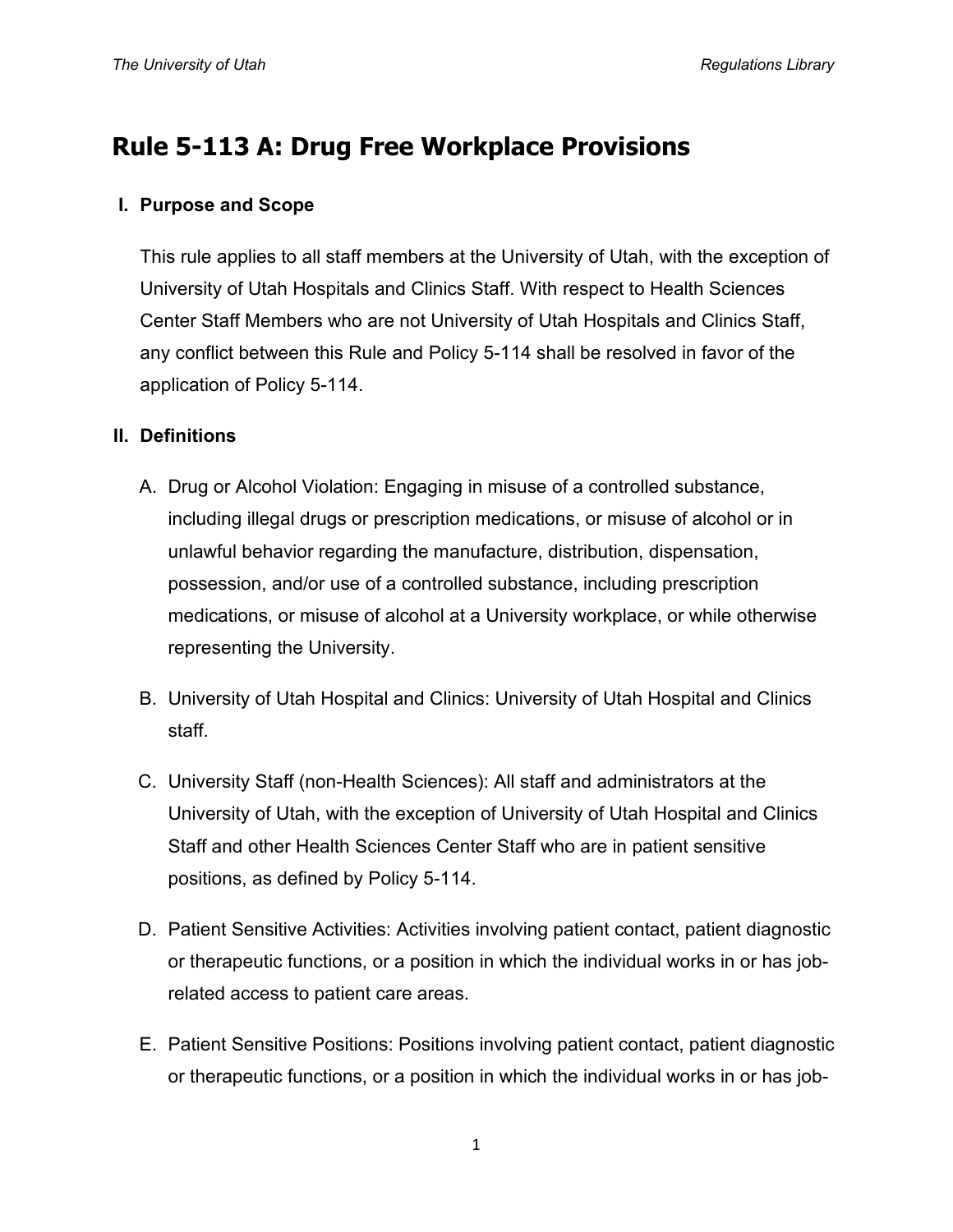related access to patient care areas. All positions with University Hospitals and Clinics are considered to be Patient Sensitive Positions.

- F. Safety-Sensitive Activities: A work activity where impaired performance could result in a significant incident affecting the health and safety of self or others, or in substantial damage to property or the environment. This includes (but is not limited to) activities related to making decisions that affect public safety and life safety operations on campus.
- G. Security-Sensitive Activities: Activities involving access to systems, sensitive facilities, finances and/or property where impaired performance could result in a significant impact to the institution. Examples include, without limitation, vital computer systems or programs, access to accounting systems or financial accounts.
- H. Corrective Action: Employment related action undertaken to correct or modify unacceptable job performance or behavior to acceptable standards.
- I. Cognizant Administrator: Director level or above and at least one level higher in the organization over the staff member involved in an alleged violation of this rule or Policy 5-113.
- J. Sanctions: All corrective/disciplinary actions that may be taken with staff pursuant to Policy 5-111.
- K. Conviction: Finding of guilt for a crime by a court of competent jurisdiction, including a "No Contest" plea. 12. Workplace: Any location operated or maintained by the University. 13. Work Off Campus: Performance of official University business by an employee at any time and at any place away from the University.
- L. Controlled Substance: Any substance designated by law as controlled. (Ref. A.)

2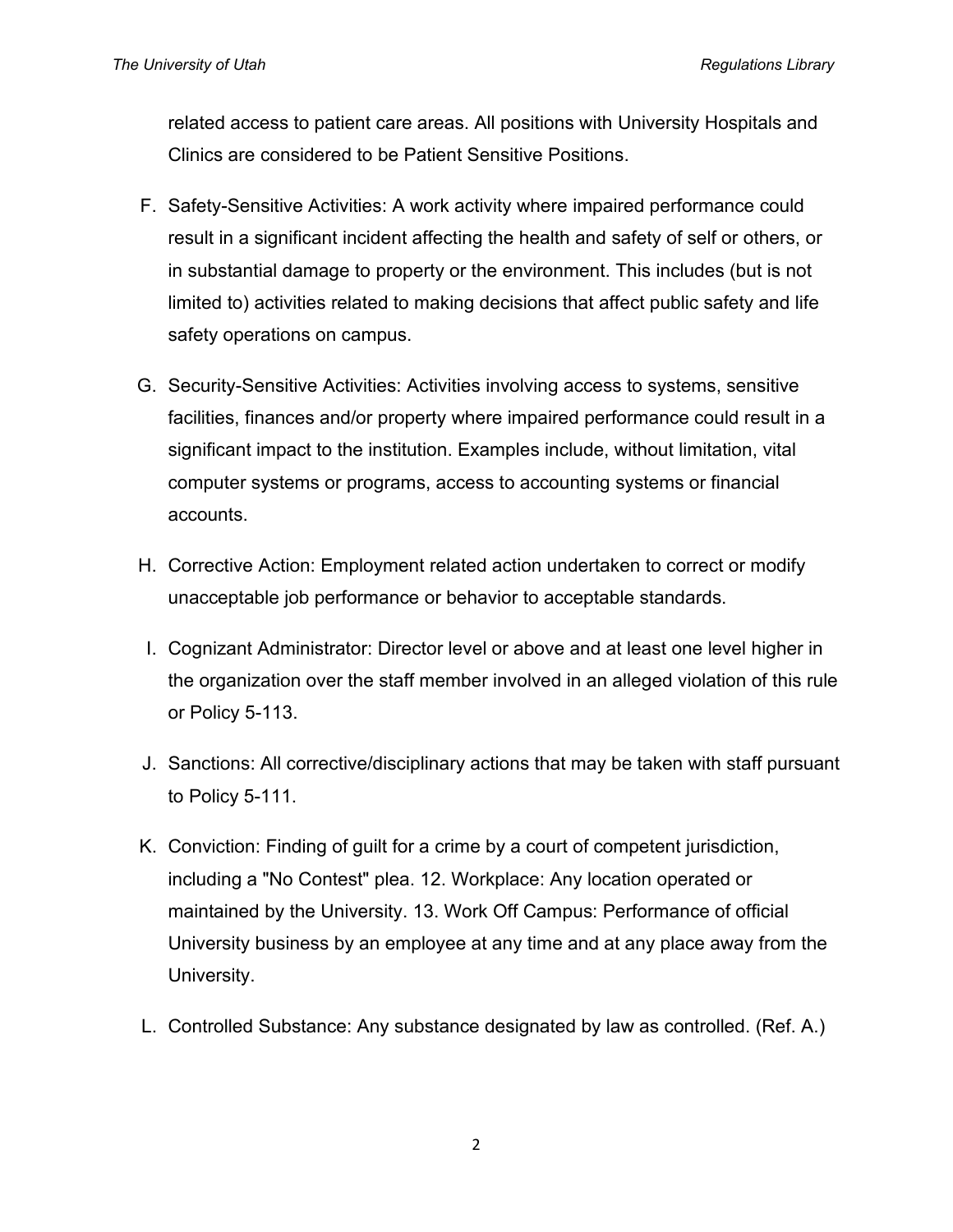- M. Drug/Alcohol Impaired Job Performance or Attendance: Misuse of alcohol or a controlled substance, at work or outside of work , which impairs job performance or attendance.
- N. Illegal Drug or Alcohol Use: Any use of drugs or alcohol in violation of law.
- O. Over the Counter Drug Use Concern: A concern regarding over the counter drug use arises when a staff member is under the influence of any over the counter drug that interferes with the effective performance of the functions of the staff member's job or poses a direct threat to safety or security.
- P. Prescription Drug Use Concern: A concern regarding prescription drug use arises when a staff member is under the influence of any legally prescribed drug that interferes with the effective performance of the functions of the staff member's job or poses a direct threat to safety or security.
	- 1. Inquiries regarding prescription drug use by staff members are governed by the Americans with Disabilities Act of 1990 as amended, and therefore should be made only as authorized by the Office of Equal Opportunity and Affirmative Action (OEO/AA).

#### **III. Rule**

- A. University Staff Accountability
	- 1. It is the policy of the University to ensure a work environment that fosters productive University staff employees free from substantial job-performance impairment arising from the misuse or illegal use of alcohol or controlled substances.
	- 2. It is the University's vital responsibility to hold University staff accountable for excellence in the performance of their job functions while appropriately supporting individual staff members who may be struggling with drug and alcohol issues.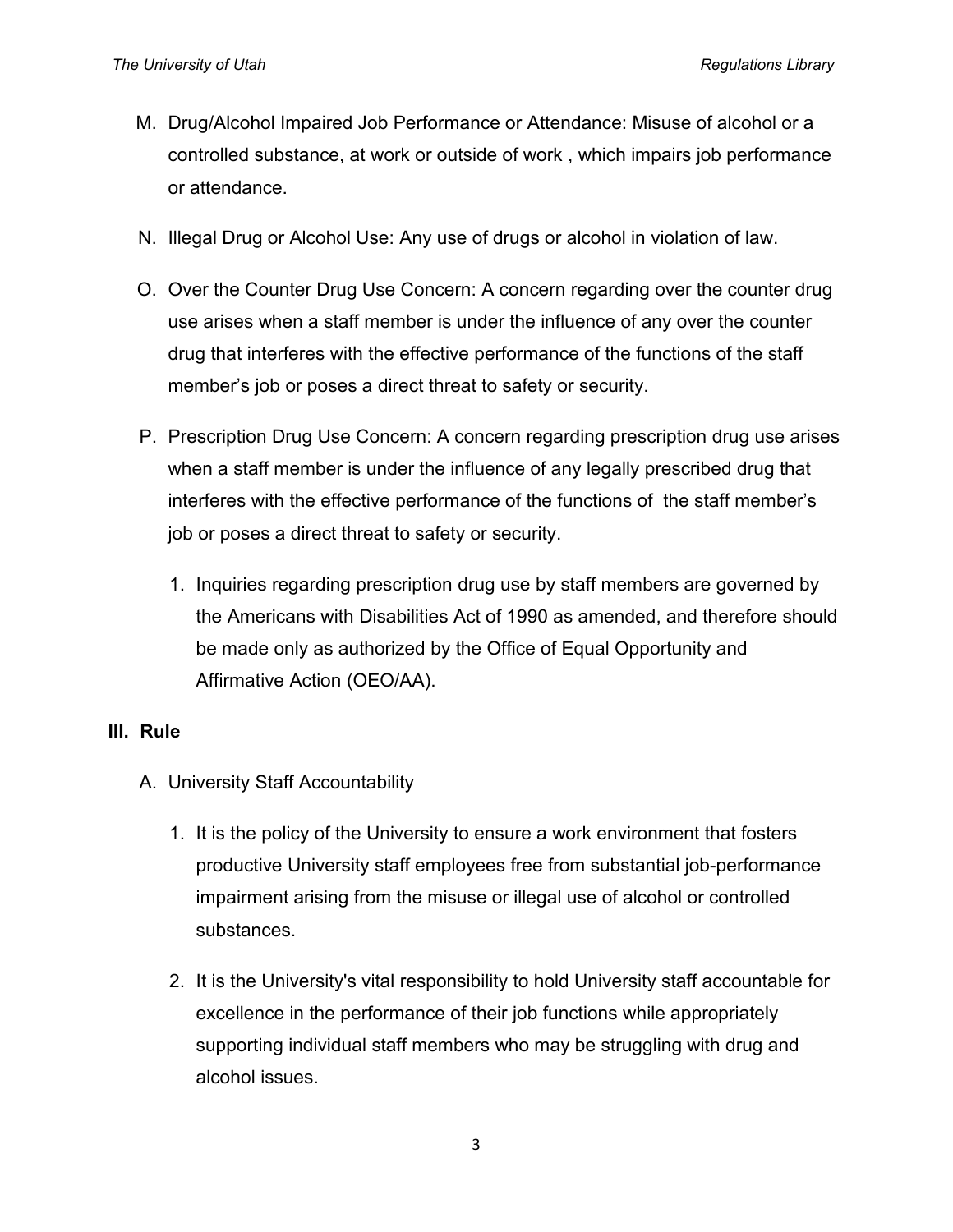- 3. Rules to guide the uniform application of testing and corrective/disciplinary actions for staff in order to maintain a safe and productive workplace are outlined below.
- 4. The University is committed to maintaining a safe and healthy environment free from the misuse or illegal use of alcohol and controlled substances.
- 5. The University is committed to ensuring that there is no impairment from prescription drug use or over the counter drug use that substantially adversely affects a staff member's ability to perform the staff member's job in a safe and effective manner.
- B. Testing

Staff members engaged in safety-, security- or patient-sensitive activities or employed in patient-sensitive positions (as described in the definitions above) may be subject to drug testing.

- 1. Before being hired and placed in or reassigned to a safety-, security- or patient-sensitive activities or positions.
- 2. After being involved in an accident or critical incident. (The staff member is required to be tested for alcohol within eight (8) hours and for drugs within 32 hours, following the accident.)
- 3. When a supervisor, in consultation with a trained HR Professional in the Division of Human Resources, determines there is reasonable suspicion that an employee performing or assigned to a safety-, security- or patient-sensitive activity or position is using, under the influence of, or in possession of alcohol or drugs.
- 4. At random, during, just before, or just after, working in a safety-, security- or patient-sensitive activity or position. (work assignments may be interrupted for the testing.)

4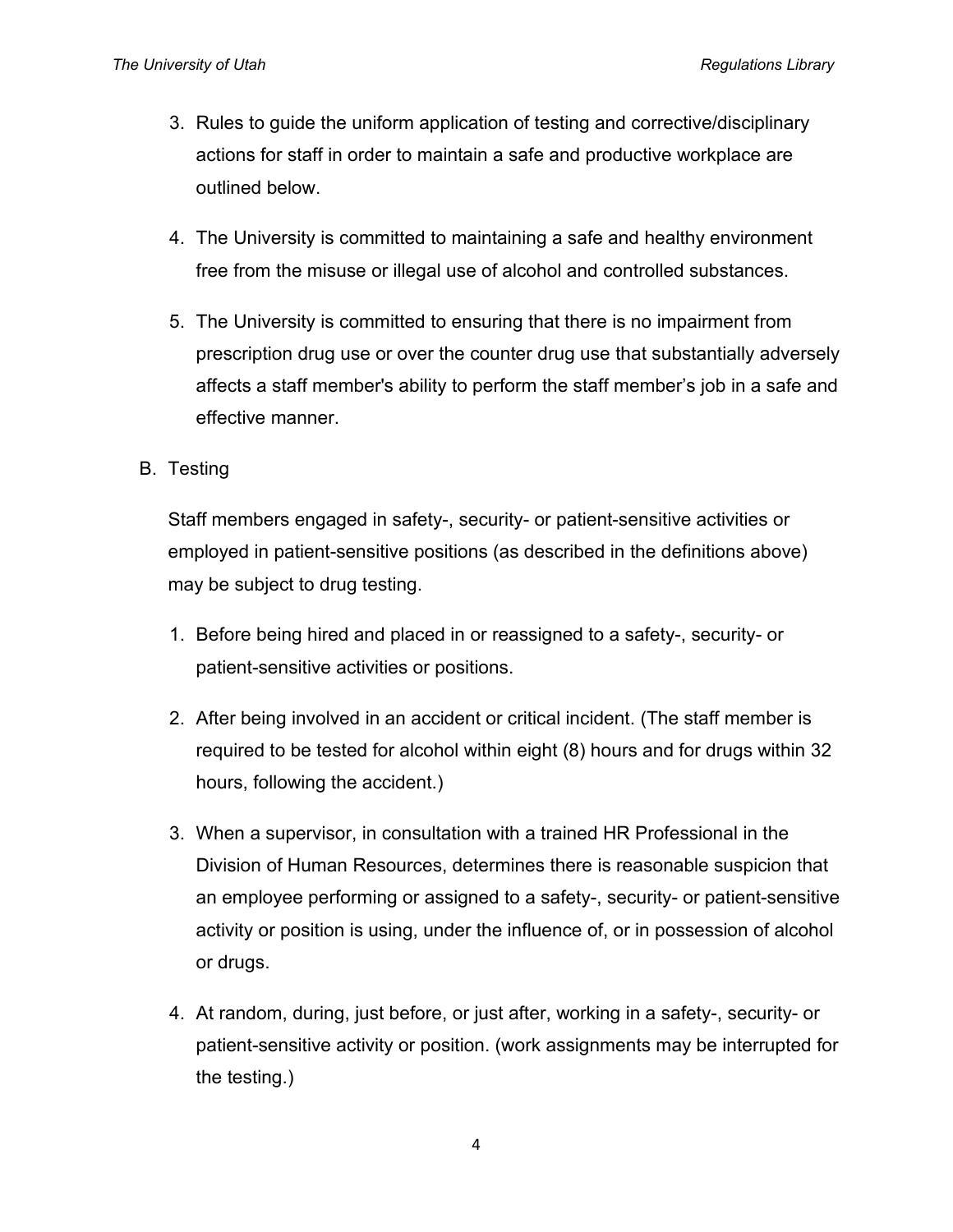- 5. After returning to a safety-, security- or patient-sensitive activity or position following removal due to a positive test result.
	- a. At least 6 follow-up tests may be conducted during the 12-month (one (1) year) period following the employee's return to work.
	- b. As many as 30 follow-up tests may be conducted during the 60-month (5 year) period following the employee's return to work.
- C. Alcohol Testing (Safety-, Security-, and Patient-Sensitive Activities or Positions ) Alcohol testing will be conducted in accordance with U.S. Department of Transportation criteria and standards. (Ref. B.)
	- 1. If a staff member's breath alcohol test indicates a blood alcohol content equal to or greater than the lower threshold currently designated by the Department of Transportation, a second confirmation test will be performed.
	- 2. If the confirmation test indicates blood alcohol content equal to or greater than the lower threshold, the University will remove the employee from a safety or security sensitive position for at least 24 hours.
		- a. Unannounced follow-up testing may occur for up to five (5) years after the employee returns to a safety-, security- or patient-sensitive position.
		- b. The employee may be reassigned to a non safety-, non security- or non patient-sensitive function.
	- 3. If a staff member's test indicates a blood alcohol content equal to or greater than the upper threshold currently designated by the Department of Transportation, the University may, without limitation; a. remove the staff member from a safety- ,security-, or patient-sensitive activity or position b. refer the staff member to the Employee Assistance Program (EAP), and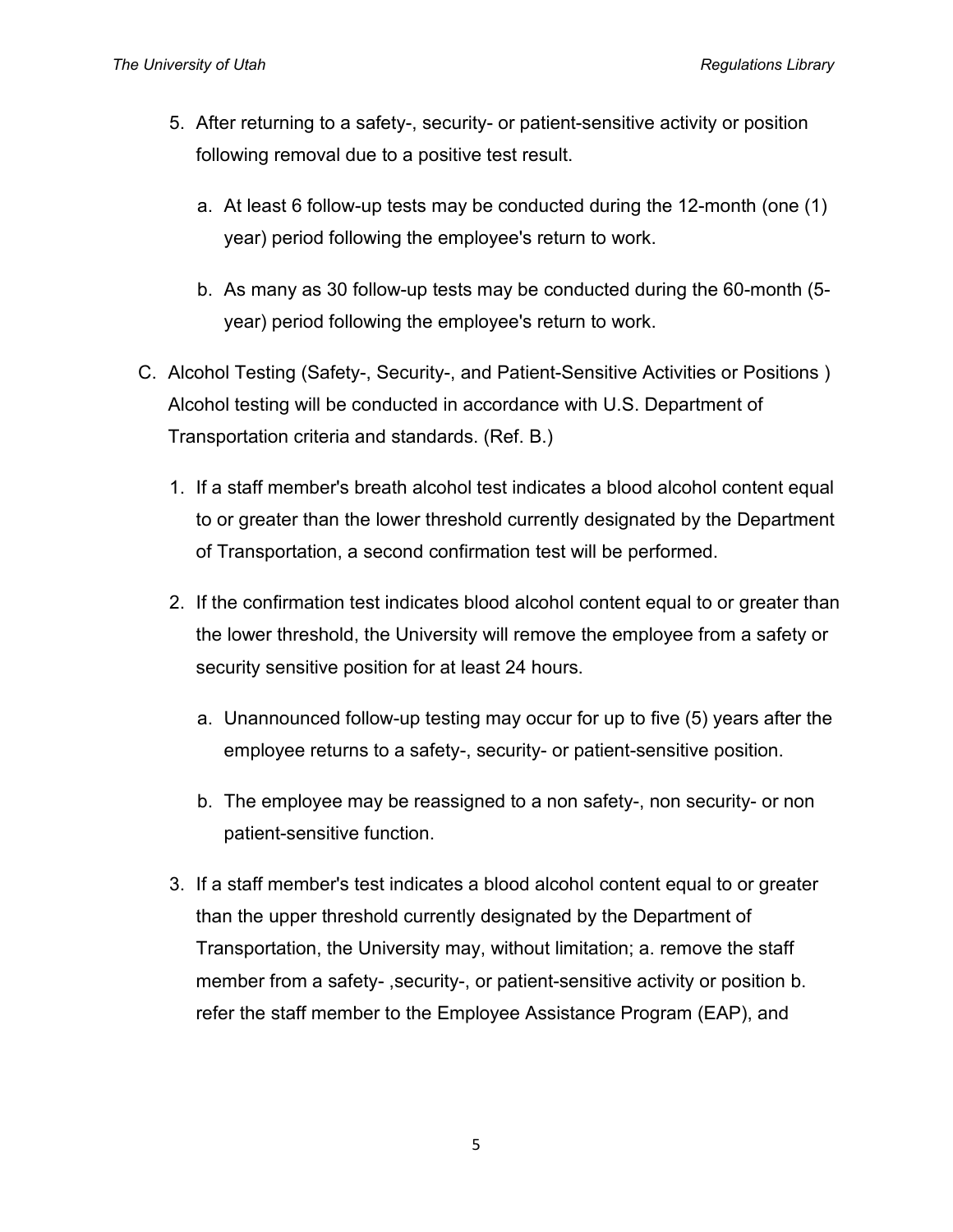- a. require the staff member to follow the recommendations of the EAP before allowing the employee to return to a safety-, security- or patient-sensitive activity or position
- b. conduct random follow-up testing for at least one year after the staff member returns to a safety-, security- or patient-sensitive activity or position , and/or
- c. reassign the staff member to a non safety-, security- or patient-sensitive activity or position
- d. impose corrective/disciplinary action, up to and including termination of employment
- D. Drug Testing (Safety-, Security- or Patient-Sensitive Activities or Positions)
	- 1. Drug (controlled substance) testing, analysis, and medical review of tests will be conducted in accordance with U. S. Department of Transportation criteria and standards. (Ref. 2) If the test result indicates the presence of prohibited drugs and/or drug levels, the University may, without limitation;
		- a. remove the staff member from a safety-, security- or patient-sensitive activity or position
		- b. refer the staff member to the EAP, and
		- c. require the staff member to follow the recommendations of the substance EAP before allowing the employee to return to a safety-, security- or patient-sensitive activity or position
		- d. conduct random follow-up testing for at least one year after the staff member returns to a safety-, security- or patient-sensitive activity or position , and/or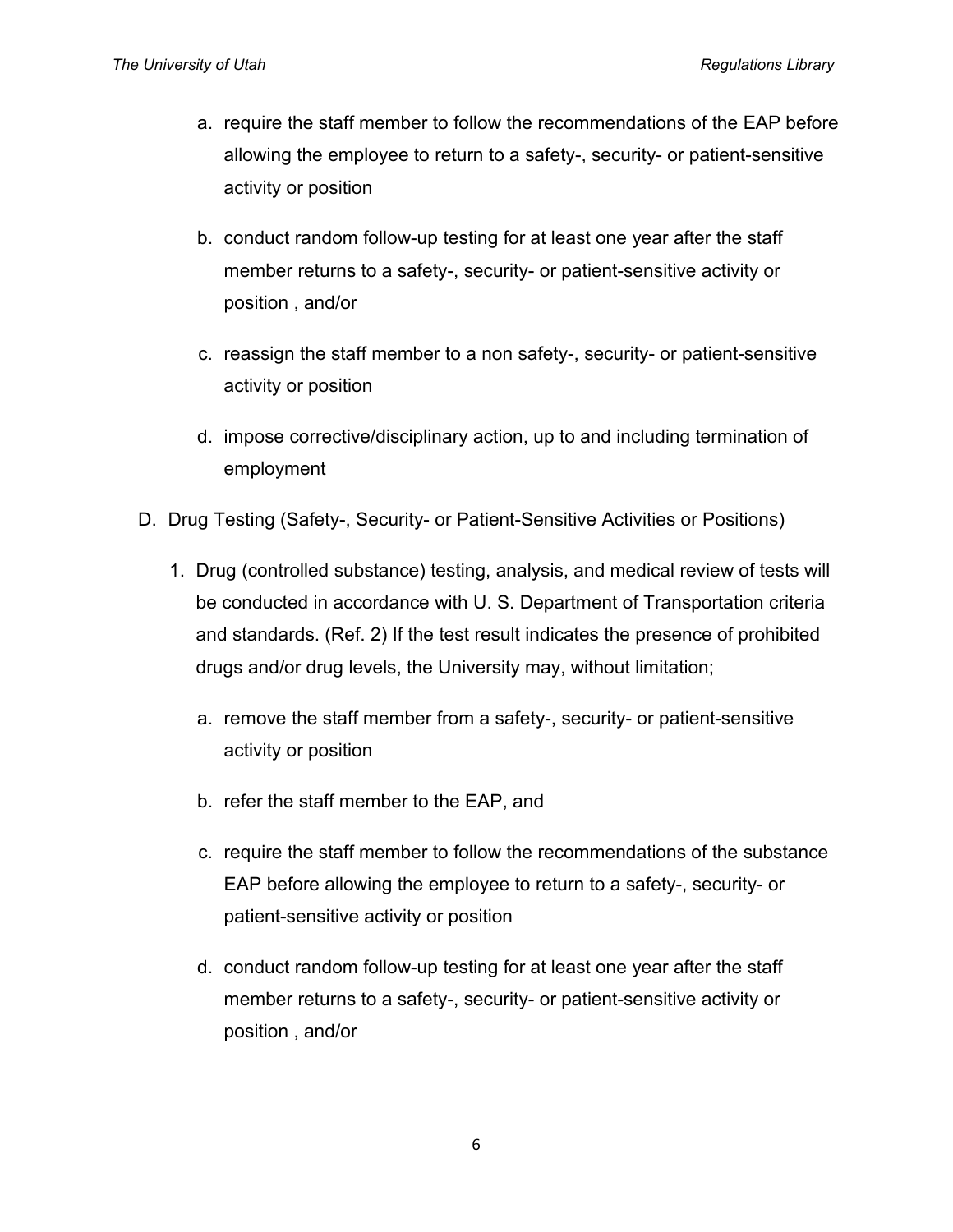- e. reassign the staff member to a non safety-, security- or patient sensitive activity or position
- f. impose corrective/disciplinary action, up to and including termination of employment
- E. Non Safety-, Security- or Patient-Sensitive Activities or Positions
	- 1. If a supervisor believes that a staff member who is not engaged or employed in a safety-, security-, or patient-sensitive activity or position, is impaired at work due to drugs or alcohol, disciplinary/corrective action should be based on job performance and/or behavior, and the impact on the workplace. Poor performance and/or conduct, including without limitation disruptive behavior, will be addressed as outlined in Policy 5-111, as would similar behavior caused by any other factors.
- F. Refusal to submit to test
	- 1. A staff member's refusal to submit to alcohol or controlled substance testing as set forth in this rule, including failure to provide any requested sample, will be deemed a positive (failed) test result.
- G. Treatment--Employee Self-Referral and Employee Assistance Program
	- 1. Self-Referral: Staff members with alcohol or drug problems are strongly encouraged to voluntarily seek assistance from their physicians, other appropriate health care providers or the University's Employee Assistance Program before these problems interfere with the safe and effective performance of their job. Staff members may seek help without their supervisor's knowledge. Although voluntarily seeking assistance will not bar the University from treating the staff member like other staff members under this policy, the University will consider voluntary requests for help in determining any leniency in the discipline to be imposed. The University will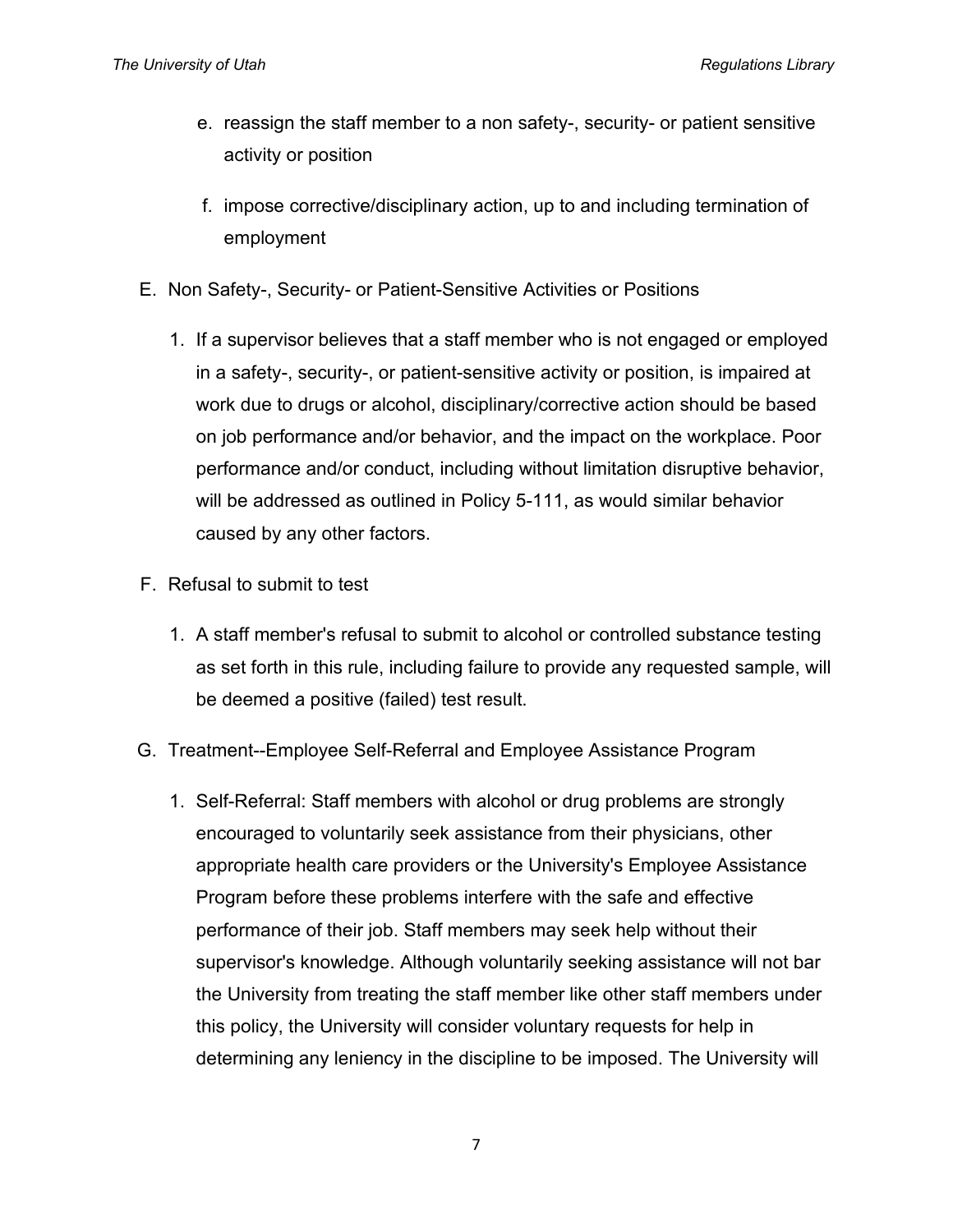not assume any financial or other responsibility for drug or alcohol treatment except as may be provided by University benefits.

- 2. Employee Assistance Program: The University's Employee Assistance Program offers free, confidential counseling and/or referral services to eligible staff members with alcohol or drug problems.
- H. Disciplinary Action

The University may impose disciplinary action on any staff member who violates this rule, up to and including termination of employment. For staff members engaged or employed in safety-, security- or patient-sensitive activities or positions, violation of this policy may be considered egregious behavior (see Rule 5-111C). For other positions, disciplinary action will be imposed under the disciplinary policies of the University.

I. Conviction of a Workplace Violation

Although a criminal conviction is not required to demonstrate a violation of Policy 5-113 or this Rule 5-113A, a staff member who is convicted in a court of law of a crime that constitutes a violation of Policy 5-113 or this Rule 5-113A occurring in the work place must, in accordance with the 'Drug Free Workplace Act' of 1988, provide notification of the conviction to the Division of Human Resources within five (5) days of the conviction. Failure to do so may result in immediate dismissal of the staff member. The University will notify the appropriate granting agency, when applicable, within ten (10) days after receiving notice of a conviction from a staff member or otherwise receiving actual notice of such conviction.

The University reserves the right to impose sanctions, including dismissal, against any staff member convicted of a crime that constitutes a violation of Policy 5-113 or this Rule 5-113A if the University considers it to be in the best interest of the University to do so. All convictions resulting from buying, selling, transferring, or trafficking in controlled substances in the workplace will be cause for termination of employment.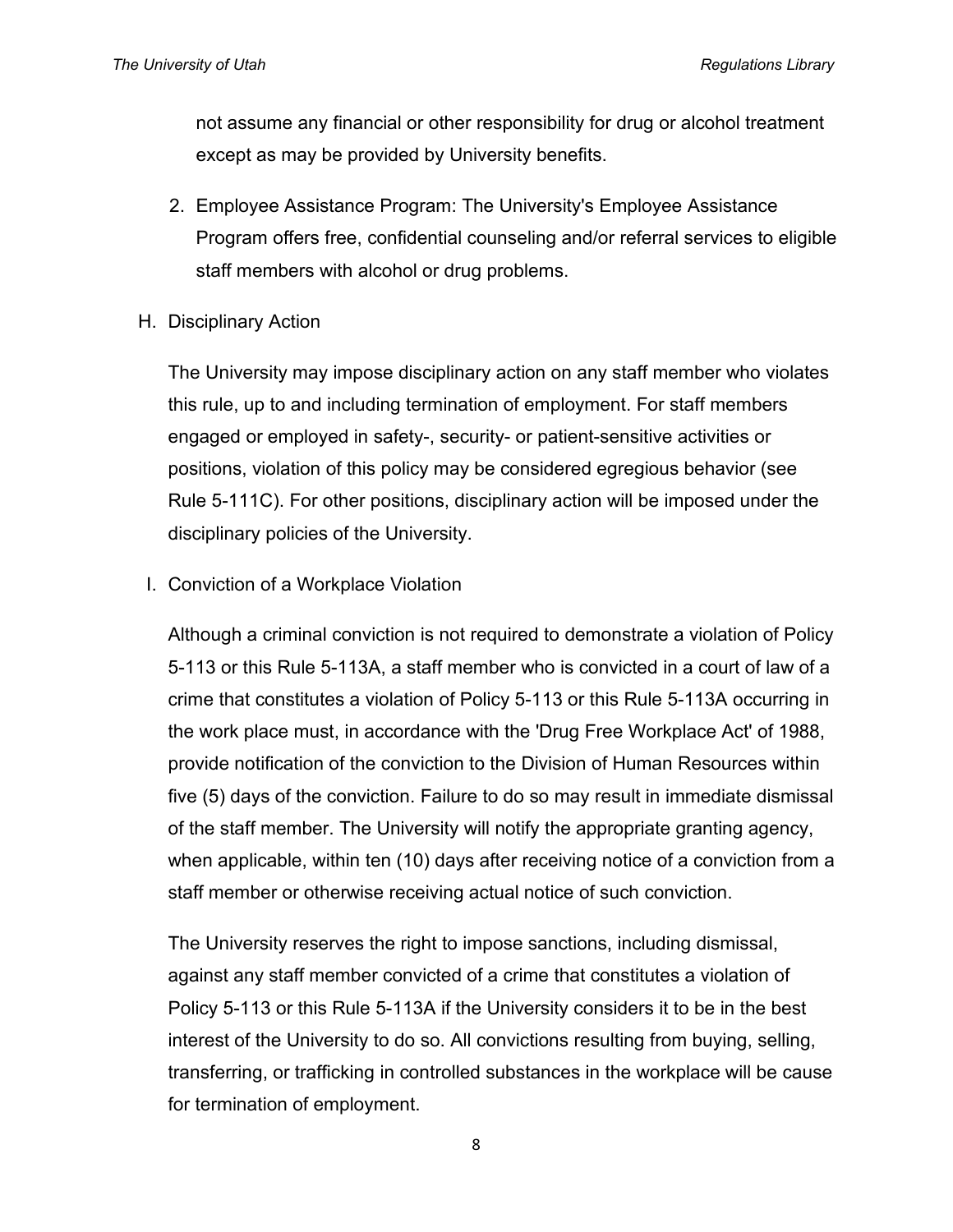J. Prescription and Over the Counter Medications

A staff member undergoing medically-prescribed treatment with a controlled substance or who is self medicating with over the counter substances, which might impair the staff member's ability to work in a safe and effective manner, must report this treatment to the staff member's supervisor or to Human Resources. The supervisor will assess the staff member's ability to work and take appropriate action to ensure safe and effective operations. The supervisor will also refer the staff member to the Office of Equal Opportunity and Affirmative Action (OEO/AA) for information about rights and obligations under the Americans with Disabilities Act (ADA). Prescribed medication should be kept in its original container, which identifies the drug, date and prescribing doctor.

A staff member who fails to inform the staff member's supervisor of medical treatment that may impair the staff member's ability to work safely and who is involved in an accident or behavior that is detrimental to the University because of, or related to, that treatment, will be subject to discipline. Any staff member who qualifies for protection under FMLA, ADA, or Section 504 of the Rehabilitation Act, will receive the protection provided by law.

#### **IV. References**

Federal and State Laws related to this Policy: {cross-references to relevant statutes and regulations, including regulations of the Utah Board of Regents}

- A. [Controlled substances](http://www.deadiversion.usdoj.gov/schedules/index.html) designated by the United States Department of Justice, Drug Enforcement Administration
- B. [Procedures](http://www.dot.gov/ost/dapc/NEW_DOCS/part40.html) for Transportation Workplace Drug and Alcohol Testing Programs, link:
- C. Other relevant University Policies

## **V. Contacts**